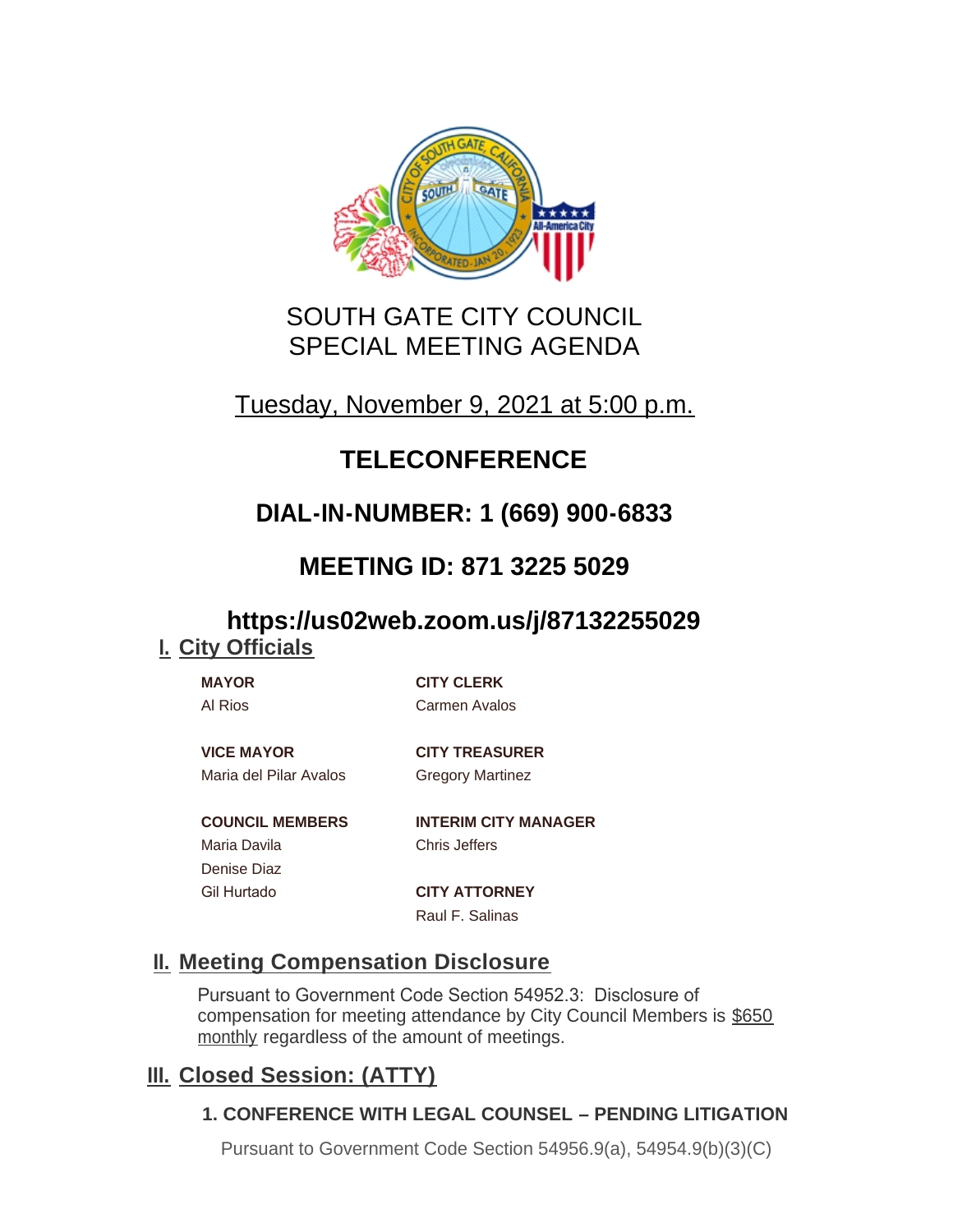- a. Rosemarie Mendoza v. City of South Gate
- b. Gloria Rocha Robles v. City of South Gate, et al.
- c. Alisha I. Woodward v. City of South Gate, et al.

Documents:

#### 20211109 CLOSED SESSION MEMO.PDF

#### **2. CONFERENCE WITH LEGAL COUNSEL – THREAT TO PUBLIC SERVICES OR FACILITIES**

Pursuant to Government Code Section 54957(e)

a. Consultation with Jeff Cooley, Project Manager, AARC Consultants, LLC

## **IV.** Special Meeting Adjournment

I, Carmen Avalos, City Clerk, certify that a true and correct copy of the foregoing Meeting Agenda was posted on November 3, 2021 at 3:16 p.m., as required by law.

Carmen Avalos, CMC City Clerk

Materials related to an item on this Agenda submitted to the City Council after distribution of the agenda packet are available for public inspection in the City Clerk's Office

> 8650 California Avenue, South Gate, California 90280 (323) 563-9510 \* fax (323) 563-5411 \* [www.cityofsouthgate.org](http://www.cityofsouthgate.org/)

In compliance with the American with Disabilities Act, if you need special assistance to participate in the City Council Meetings, please contact the Office of the City Clerk.

Notification 48 hours prior to the City Council Meeting will enable the City to make reasonable arrangements to assure accessibility.